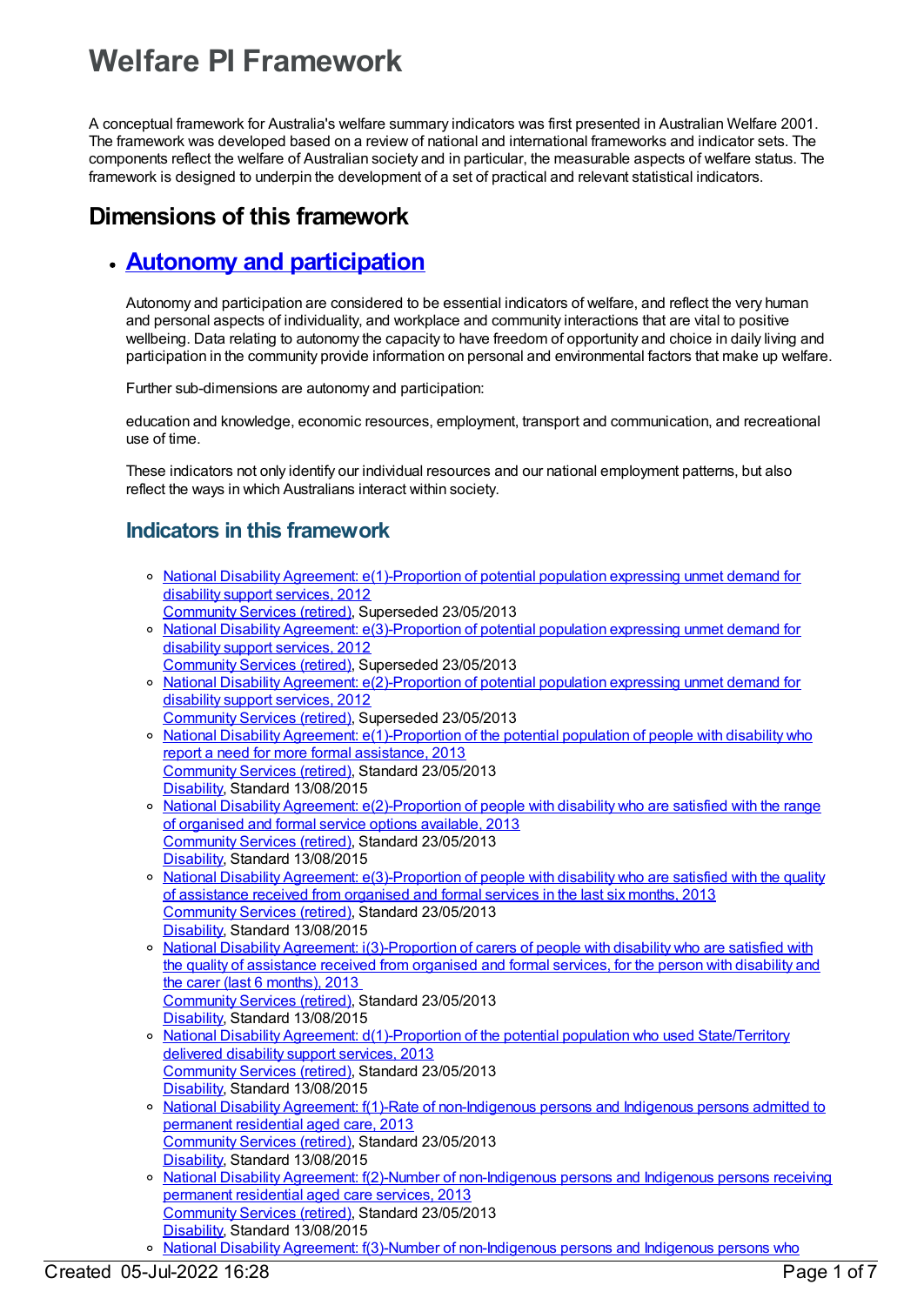separated from permanent residential aged care to return home/family, 2013 [Community](https://meteor.aihw.gov.au/RegistrationAuthority/1) Services (retired), Standard 23/05/2013 [Disability](https://meteor.aihw.gov.au/RegistrationAuthority/16), Standard 13/08/2015

- o National Disability Agreement: [h\(1\)-Proportion](https://meteor.aihw.gov.au/content/491960) of primary carers of people with disability who feel satisfied with their caring role, 2013 [Community](https://meteor.aihw.gov.au/RegistrationAuthority/1) Services (retired), Standard 23/05/2013 [Disability](https://meteor.aihw.gov.au/RegistrationAuthority/16), Standard 13/08/2015
- o National Disability Agreement: [h\(2\)-Proportion](https://meteor.aihw.gov.au/content/519113) of primary carers of people with disability who do not experience negative impacts on their wellbeing due to their caring role, 2013 [Community](https://meteor.aihw.gov.au/RegistrationAuthority/1) Services (retired), Standard 23/05/2013 [Disability](https://meteor.aihw.gov.au/RegistrationAuthority/16), Standard 13/08/2015
- o National Disability Agreement: [i\(1\)-Proportion](https://meteor.aihw.gov.au/content/491962) of primary carers of people with disability who report a need for further assistance in their caring roles, 2013 [Community](https://meteor.aihw.gov.au/RegistrationAuthority/1) Services (retired), Standard 23/05/2013 [Disability](https://meteor.aihw.gov.au/RegistrationAuthority/16), Standard 13/08/2015
- o National Disability Agreement: [i\(2\)-Proportion](https://meteor.aihw.gov.au/content/519118) of carers of people with disability who are satisfied with the range of organised and formal services options available to help them in their caring role, 2013 [Community](https://meteor.aihw.gov.au/RegistrationAuthority/1) Services (retired), Standard 23/05/2013 [Disability](https://meteor.aihw.gov.au/RegistrationAuthority/16), Standard 13/08/2015

## **Sub-dimensions of this framework**

## **[Economic](https://meteor.aihw.gov.au/content/392708) resources and security**

The material standard of living enjoyed by individual Australians primarily depends on their command of economic resources, both in the immediate and long term. Economic factors are related to all aspects of the welfare framework, including health, education, employment and social networks.

Indicators to describe the economic wellbeing of Australians . While income data are the most commonly reported measures of economic status, an individual's income can fluctuate dramatically across different life stages, and alone does not determine material quality of life. Other factors are the extent to which income is 'buffered' by accumulated wealth, and the amount of economic resources needed to fulfil different financial commitments.

Income and income distribution

Income disadvantage

Financial stress and hardship

Wealth and wealth distribution

#### **Indicators in this framework**

- National Disability Agreement: [c\(1\)-Proportion](https://meteor.aihw.gov.au/content/491937) of Disability Support Pension recipients who report earnings, 2013 [Community](https://meteor.aihw.gov.au/RegistrationAuthority/1) Services (retired), Standard 23/05/2013 [Disability](https://meteor.aihw.gov.au/RegistrationAuthority/16), Standard 13/08/2015
- National Disability Agreement: [c\(2\)-Proportion](https://meteor.aihw.gov.au/content/491939) of Newstart and Youth Allowance recipients with disability and an assessed future work capacity of 0-29 hours per week who report earnings, 2013 [Community](https://meteor.aihw.gov.au/RegistrationAuthority/1) Services (retired), Standard 23/05/2013 [Disability](https://meteor.aihw.gov.au/RegistrationAuthority/16), Standard 13/08/2015

### **Education and [knowledge](https://meteor.aihw.gov.au/content/392707)**

Education and knowledge help to empower individuals and allow them to become more autonomous within society. Education is increasingly viewed as a lifelong process by which both individuals and their communities benefit from the acquisition of new knowledge and skills. Education relates to many other facets of society, including employment, health and participation in the civic, cultural and social life of communities. Three major indicators of education and knowledge are : participation, attainment and literacy.

## **[Employment](https://meteor.aihw.gov.au/content/392706) and labour force participation**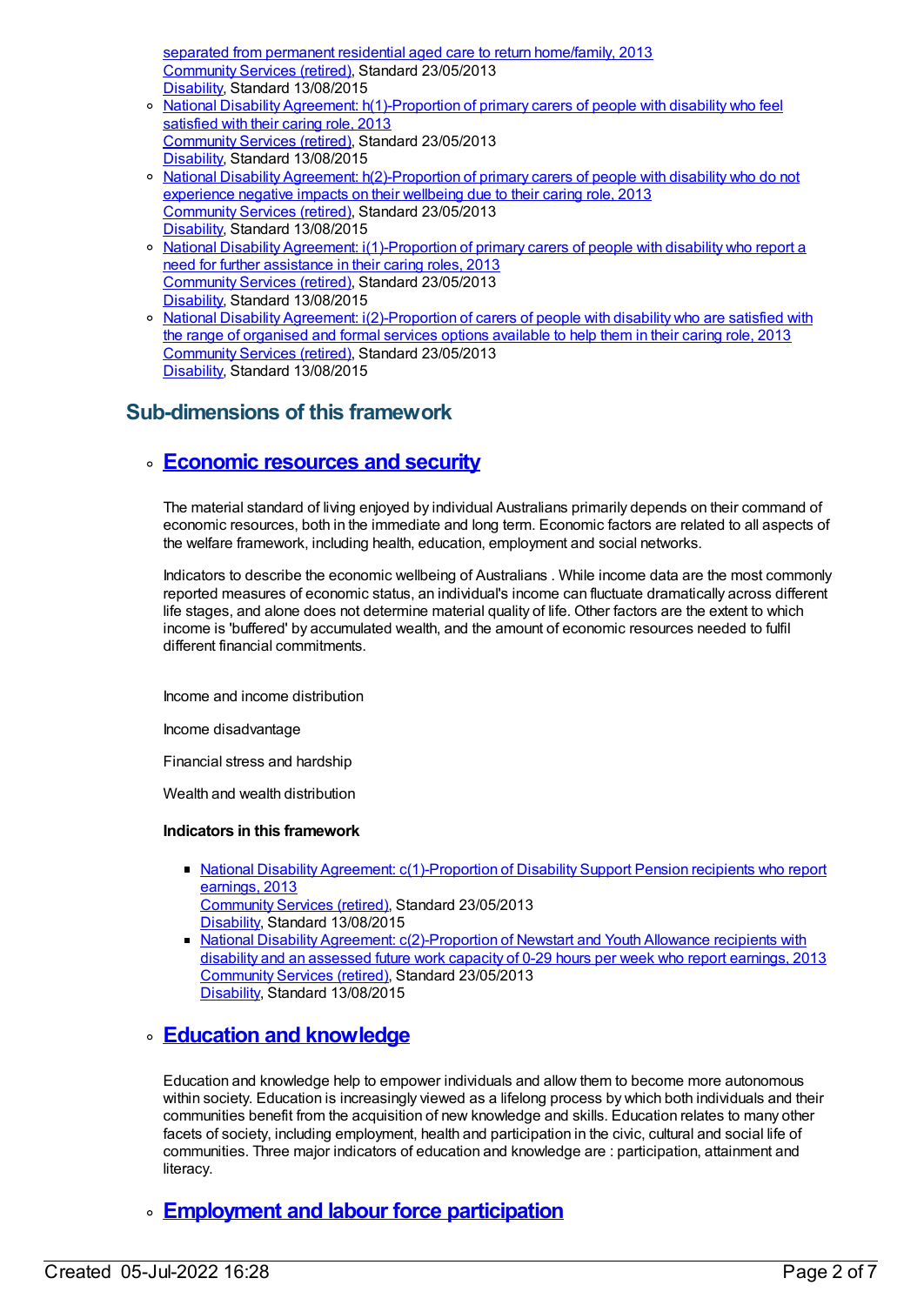Employment provides avenues for income and as such is a major factor influencing material wellbeing. In addition, employment is strongly related to other aspects of the welfare framework. It is recognised as an integral part of adult participation in society, providing individuals with opportunities for personal development and social interaction. Indicators include:

Labour force participation and employment

Employment basis and conditions

Employment and labour force differentials

#### **Indicators in this framework**

- National Disability Agreement: a(1)-Labour force [participation](https://meteor.aihw.gov.au/content/467773) rate for people with disability aged 15-64 years, 2012
- [Community](https://meteor.aihw.gov.au/RegistrationAuthority/1) Services (retired), Superseded 23/05/2013
- National Disability Agreement: a(2)-Labour force [participation](https://meteor.aihw.gov.au/content/467827) rate for people with disability aged 15-64 years, 2012
- [Community](https://meteor.aihw.gov.au/RegistrationAuthority/1) Services (retired), Superseded 23/05/2013
- National Disability Agreement: a(3)-Labour force [participation](https://meteor.aihw.gov.au/content/467831) rate for people with disability aged 15-64 years, 2012 [Community](https://meteor.aihw.gov.au/RegistrationAuthority/1) Services (retired), Superseded 23/05/2013
- National Disability Agreement: g-Labour force [participation](https://meteor.aihw.gov.au/content/467948) rate for carers aged 15-64 of people with disability, 2012
	- [Community](https://meteor.aihw.gov.au/RegistrationAuthority/1) Services (retired), Superseded 23/05/2013
- National Disability [Agreement:](https://meteor.aihw.gov.au/content/491923) a(1)- Proportion of people with disability who are in the labour force, 2013
	- [Community](https://meteor.aihw.gov.au/RegistrationAuthority/1) Services (retired), Standard 23/05/2013 [Disability](https://meteor.aihw.gov.au/RegistrationAuthority/16), Standard 13/08/2015
- National Disability [Agreement:](https://meteor.aihw.gov.au/content/491925)  $a(2)$  Proportion of people with disability who are employed, 2013 [Community](https://meteor.aihw.gov.au/RegistrationAuthority/1) Services (retired), Standard 23/05/2013 [Disability](https://meteor.aihw.gov.au/RegistrationAuthority/16), Standard 13/08/2015
- National Disability Agreement: a(3)- Proportion of people with disability who are [unemployed,](https://meteor.aihw.gov.au/content/491927) 2013 [Community](https://meteor.aihw.gov.au/RegistrationAuthority/1) Services (retired), Standard 23/05/2013 [Disability](https://meteor.aihw.gov.au/RegistrationAuthority/16), Standard 13/08/2015
- National Disability Agreement: a(4)- Proportion of people with disability who are [underemployed,](https://meteor.aihw.gov.au/content/514824) 2013
	- [Community](https://meteor.aihw.gov.au/RegistrationAuthority/1) Services (retired), Standard 23/05/2013 [Disability](https://meteor.aihw.gov.au/RegistrationAuthority/16), Standard 13/08/2015
- National Disability Agreement:  $d(2)$ -Proportion of people with a disability with an employment restriction who used Disability Employment Services (Open Employment), 2013 [Community](https://meteor.aihw.gov.au/RegistrationAuthority/1) Services (retired), Standard 23/05/2013 [Disability](https://meteor.aihw.gov.au/RegistrationAuthority/16), Standard 13/08/2015
- National Disability Agreement: [d\(3\)-Proportion](https://meteor.aihw.gov.au/content/517326) of the potential population who used Australian Disability Enterprises (Supported Employment), 2013 [Community](https://meteor.aihw.gov.au/RegistrationAuthority/1) Services (retired), Standard 23/05/2013 [Disability](https://meteor.aihw.gov.au/RegistrationAuthority/16), Standard 13/08/2015
- National Disability Agreement: [g\(1\)-Proportion](https://meteor.aihw.gov.au/content/491953) of carers (of people with disability) who are in the labour force, 2013 [Community](https://meteor.aihw.gov.au/RegistrationAuthority/1) Services (retired), Standard 23/05/2013 [Disability](https://meteor.aihw.gov.au/RegistrationAuthority/16), Standard 13/08/2015
- National Disability Agreement: [g\(2\)-Proportion](https://meteor.aihw.gov.au/content/519096) of carers (of people with disability) who are employed, 2013 [Community](https://meteor.aihw.gov.au/RegistrationAuthority/1) Services (retired), Standard 23/05/2013 [Disability](https://meteor.aihw.gov.au/RegistrationAuthority/16), Standard 13/08/2015
- National Disability Agreement: [g\(3\)-Proportion](https://meteor.aihw.gov.au/content/519098) of carers (of people with disability) in the labour force who are unemployed, 2013 [Community](https://meteor.aihw.gov.au/RegistrationAuthority/1) Services (retired), Standard 23/05/2013 [Disability](https://meteor.aihw.gov.au/RegistrationAuthority/16), Standard 13/08/2015
- National Disability Agreement: [g\(4\)-Proportion](https://meteor.aihw.gov.au/content/519101) of carers (of people with disability) who are underemployed, 2013 [Community](https://meteor.aihw.gov.au/RegistrationAuthority/1) Services (retired), Standard 23/05/2013 [Disability](https://meteor.aihw.gov.au/RegistrationAuthority/16), Standard 13/08/2015

## **[Recreation](https://meteor.aihw.gov.au/content/392705) and leisure**

Participation in recreational and leisure activities contributes to overall wellbeing through benefits to physical and mental health, and by providing opportunities for social interaction and community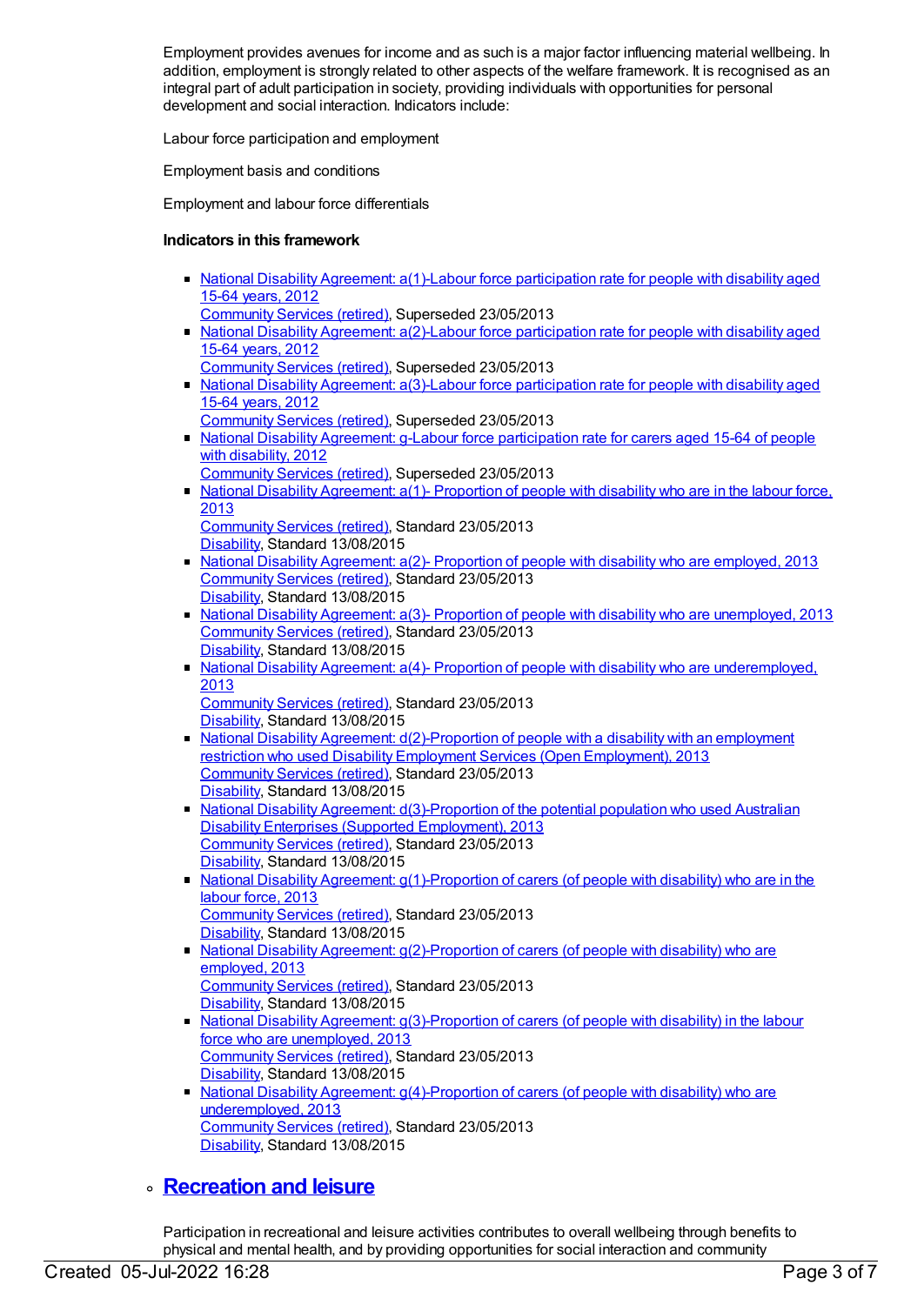engagement. The importance of leisure time is recognised by the United Nations Universal Declaration of Human Rights, which states that 'Everyone has the right to rest and leisure, including reasonable limitation of working hours and periodic holidays without pay' (UN 1948).

## **Transport and [communication](https://meteor.aihw.gov.au/content/392704)**

Having access to reliable transport allows people to participate and interact with the community. Reliable transport not only enhances social wellbeing but can also broaden access to jobs, which in turn may increase financial security.

Access to means of communication is also beneficial to many aspects of welfare. The rapid increase in communication technologies is making interpersonal communication more accessible through mobile phones and over the Internet. This enables greater access to many more educational and social resources.

## **[Healthy](https://meteor.aihw.gov.au/content/392698) living**

Healthy living represents the basic necessities of everyday living, such as nutritious food, clean air and water, appropriate shelter and positive feelings of safety.

All of these factors play an important role in the promotion and maintenance of physical, mental, and social wellbeing.

## **Sub-dimensions of this framework**

### **Food, [water](https://meteor.aihw.gov.au/content/392702) and air**

Living in an environment free from harmful levels of pollution, with access to safe drinking water and nutritious food, are fundamental needs of healthy living.

These basic requirements greatly influence the health and wellbeing of individuals and communities.

The indicators presented in this section represent key issues relating to the opportunities, constraints and choices that face Australians as they seek to lead healthy lives.

### **[Health](https://meteor.aihw.gov.au/content/392701)**

Health has been defined as 'a state of complete physical, mental and social wellbeing and not merely the absence of disease and infirmity' (WHO 1946). As a part of the welfare framework, good health represents quality of life in terms of longevity, functioning and participation, all of which play an important role in everyday living. Further subdimensions that represent different aspects of health are;

Life expectancy,

Expected years of life lived with disability,

Infant mortality,

Mental health,

Physical activity, and

Prevalence of obesity

#### **Indicators in this framework**

- National Disability Agreement: [c\(1\)-Proportion](https://meteor.aihw.gov.au/content/467916) of the potential population accessing disability services, 2012
- [Community](https://meteor.aihw.gov.au/RegistrationAuthority/1) Services (retired), Superseded 23/05/2013
- National Disability Agreement: [c\(2\)-Proportion](https://meteor.aihw.gov.au/content/467932) of the potential population accessing disability services, 2012
- [Community](https://meteor.aihw.gov.au/RegistrationAuthority/1) Services (retired), Superseded 23/05/2013 • National Disability Agreement: [d-Proportion](https://meteor.aihw.gov.au/content/467934) of people with disability who are satisfied with the range of disability service options and quality of support received, 2012 [Community](https://meteor.aihw.gov.au/RegistrationAuthority/1) Services (retired), Superseded 23/05/2013
- National Disability Agreement: [f\(1\)-Number](https://meteor.aihw.gov.au/content/467943) of Indigenous people with disability receiving disability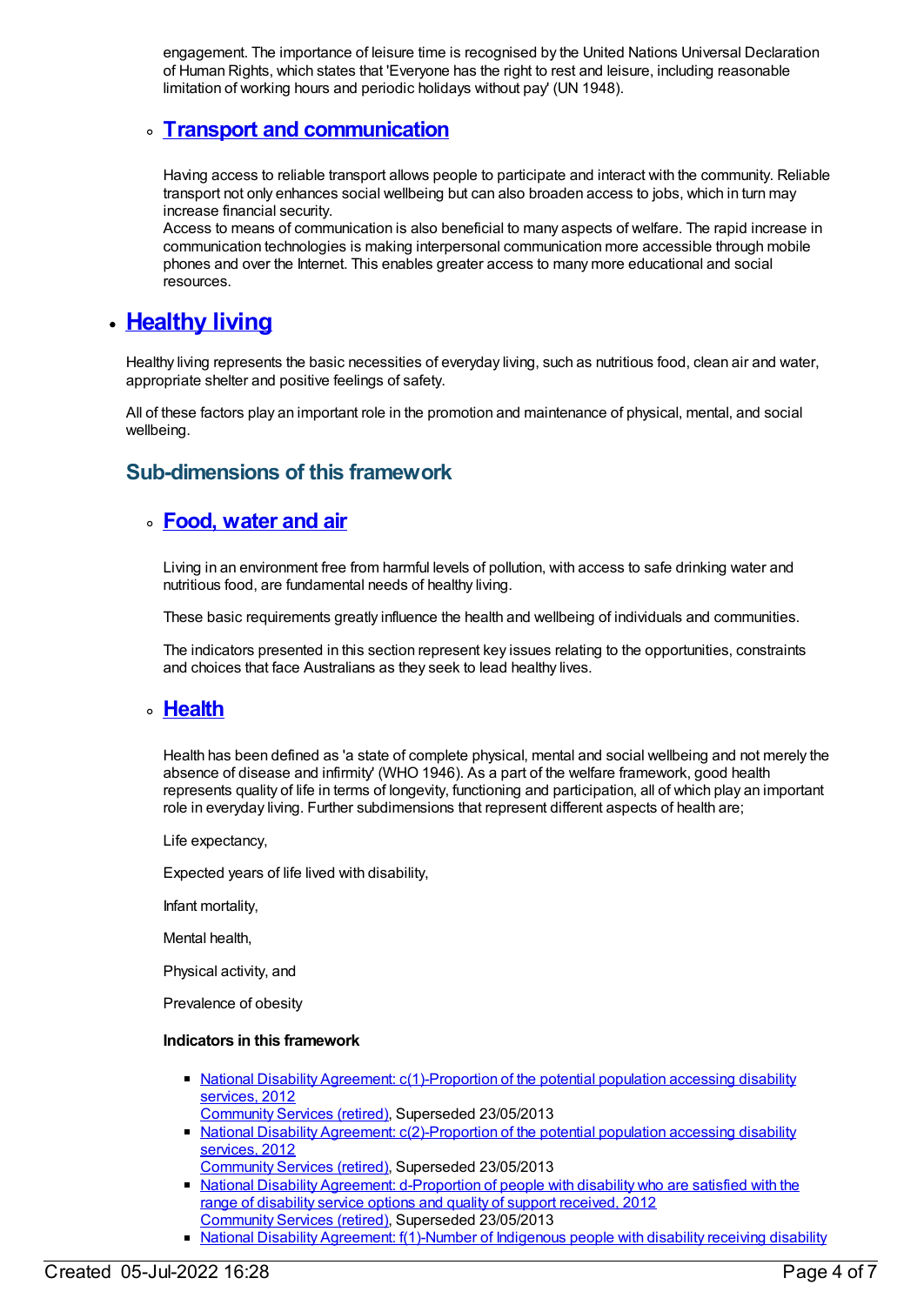services as a proportion of the Indigenous potential population requiring services, 2012 [Community](https://meteor.aihw.gov.au/RegistrationAuthority/1) Services (retired), Superseded 23/05/2013 [Indigenous](https://meteor.aihw.gov.au/RegistrationAuthority/6), Standard 11/09/2012

- National Disability Agreement: [f\(2\)-Number](https://meteor.aihw.gov.au/content/467946) of Indigenous people with disability receiving disability services as a proportion of the Indigenous potential population requiring services, 2012 [Community](https://meteor.aihw.gov.au/RegistrationAuthority/1) Services (retired), Superseded 23/05/2013 [Indigenous](https://meteor.aihw.gov.au/RegistrationAuthority/6), Standard 11/09/2012
- National Disability Agreement: [h-Proportion](https://meteor.aihw.gov.au/content/467950) of carers of people with disability accessing support services to assist in their caring role (h-interim), 2012 [Community](https://meteor.aihw.gov.au/RegistrationAuthority/1) Services (retired), Superseded 23/05/2013

## **[Safety](https://meteor.aihw.gov.au/content/392700)**

Safety is an important component of both physical and mental wellbeing. The idea of safety includes perceptions as well as protection from actual harm. Experiences of crime or injury can be seriously detrimental to feelings of safety, not only for those directly affected but also for those who witness these events or are involved through family, friendship or community ties. Further sub-dimensions include: perceptions of personal safety, experience of crime and occurrence of injury (including intentional selfharm).

## **Shelter and [housing](https://meteor.aihw.gov.au/content/392699)**

Access to adequate shelter and housing is recognised as a basic human need. As well as providing protection from environmental elements and access to facilities such as heating and sanitation, housing gives people a place to enjoy privacy and recreational activities, keep their possessions, spend time with friends and family, and express their identity (ABS 2001a). Housing equity is also a major component of personal wealth.

Shelter and housing are used to describe the housing circumstances of Australians and can be further devidied into three sub dimensions.

- 1. Housing tenure relates to the issues of security and stability; home ownership also gives autonomy and a form of social insurance to owners.
- 2. Housing affordability affects the broader economic and social wellbeing of individuals and communities.
- 3. Homelessness indicates housing deprivation, but as it is influenced by a wide range of social issues (such as mental health and family breakdown) it also provides a gauge of more general social dysfunction.

#### **Indicators in this framework**

- National Affordability Housing Agreement: [g-Proportion](https://meteor.aihw.gov.au/content/410478) of Indigenous households living in overcrowded conditions, 2010 [Homelessness](https://meteor.aihw.gov.au/RegistrationAuthority/14), Standard 16/02/2011 [Indigenous](https://meteor.aihw.gov.au/RegistrationAuthority/6), Standard 11/09/2012
- National [Affordability](https://meteor.aihw.gov.au/content/410009) Housing Agreement: 3: Proportion of Australians who are homeless, 2010 [Homelessness](https://meteor.aihw.gov.au/RegistrationAuthority/14), Standard 16/02/2011
- National Affordability Housing Agreement: 4: Proportion of people experiencing repeat periods of [homelessness,](https://meteor.aihw.gov.au/content/410450) 2010 [Homelessness](https://meteor.aihw.gov.au/RegistrationAuthority/14), Standard 16/02/2011

## **Social [cohesion](https://meteor.aihw.gov.au/content/392693)**

Social cohesion refers to the interrelatedness and unity between the individuals, groups and associations that exist within society. This unity is established through social relationships based on trust, shared values, feelings of belonging and the expectation of reciprocity. However, given the diversity of values and relationships that exist in a pluralist society, a high degree of unity between some individuals and groups may result in the mistrust or exclusion of others. Therefore inequalities and exclusion (of self or others) are to be minimised for society as a whole to be truly cohesive.

## **Indicators in this framework**

o National Disability Agreement: [e\(1\)-Proportion](https://meteor.aihw.gov.au/content/491943) of the potential population of people with disability who report a need for more formal assistance, 2013 [Community](https://meteor.aihw.gov.au/RegistrationAuthority/1) Services (retired), Standard 23/05/2013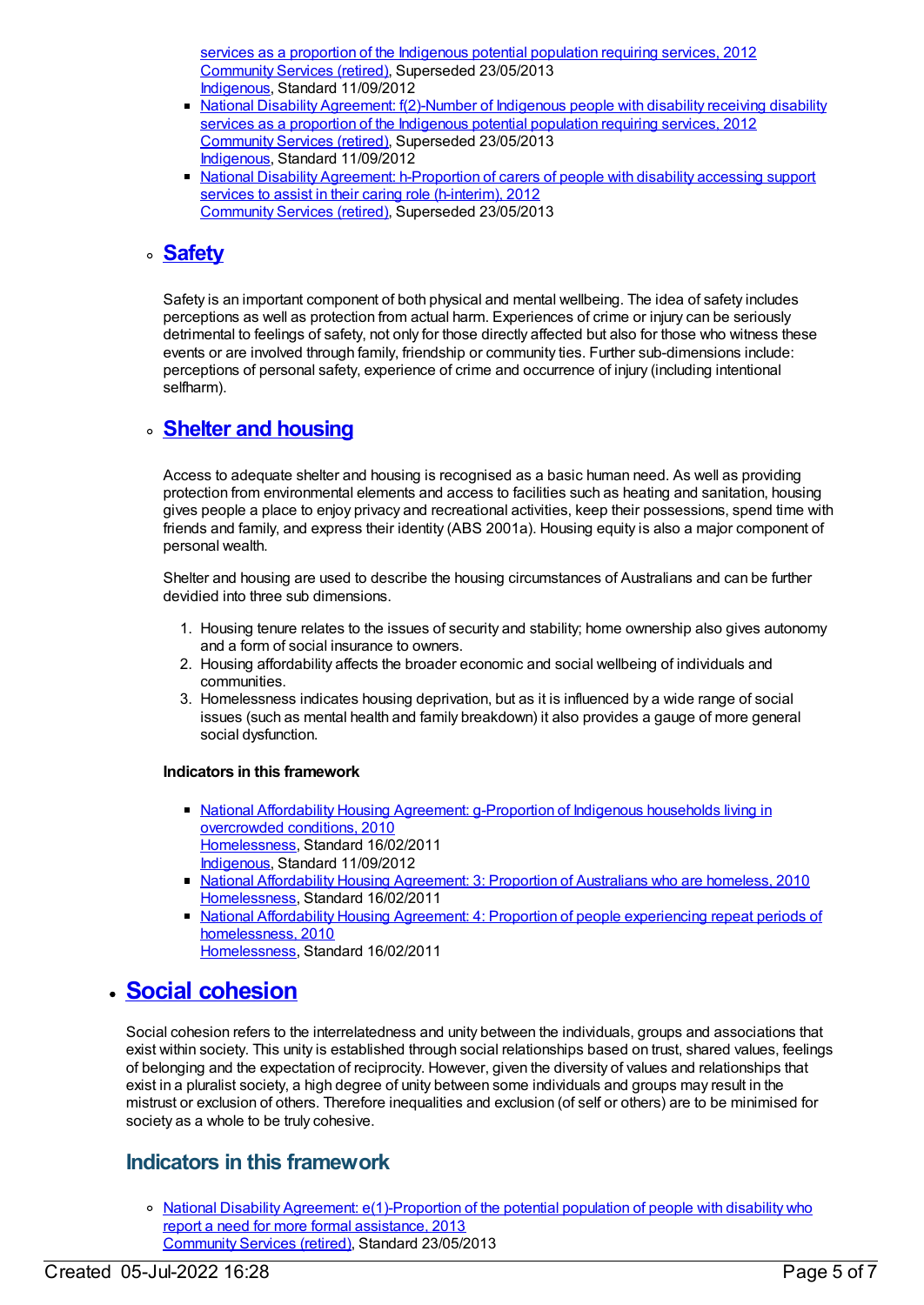[Disability](https://meteor.aihw.gov.au/RegistrationAuthority/16), Standard 13/08/2015

- National Disability Agreement: [e\(2\)-Proportion](https://meteor.aihw.gov.au/content/491945) of people with disability who are satisfied with the range of organised and formal service options available, 2013 [Community](https://meteor.aihw.gov.au/RegistrationAuthority/1) Services (retired), Standard 23/05/2013 [Disability](https://meteor.aihw.gov.au/RegistrationAuthority/16), Standard 13/08/2015
- o National Disability Agreement: [e\(3\)-Proportion](https://meteor.aihw.gov.au/content/491947) of people with disability who are satisfied with the quality of assistance received from organised and formal services in the last six months, 2013 [Community](https://meteor.aihw.gov.au/RegistrationAuthority/1) Services (retired), Standard 23/05/2013 [Disability](https://meteor.aihw.gov.au/RegistrationAuthority/16), Standard 13/08/2015
- o National Disability Agreement: [i\(3\)-Proportion](https://meteor.aihw.gov.au/content/519120) of carers of people with disability who are satisfied with the quality of assistance received from organised and formal services, for the person with disability and the carer (last 6 months), 2013 [Community](https://meteor.aihw.gov.au/RegistrationAuthority/1) Services (retired), Standard 23/05/2013 [Disability](https://meteor.aihw.gov.au/RegistrationAuthority/16), Standard 13/08/2015
- o National Disability Agreement: [d\(1\)-Proportion](https://meteor.aihw.gov.au/content/491941) of the potential population who used State/Territory delivered disability support services, 2013 [Community](https://meteor.aihw.gov.au/RegistrationAuthority/1) Services (retired), Standard 23/05/2013 [Disability](https://meteor.aihw.gov.au/RegistrationAuthority/16), Standard 13/08/2015
- o National Disability Agreement: f(1)-Rate of [non-Indigenous](https://meteor.aihw.gov.au/content/491949) persons and Indigenous persons admitted to permanent residential aged care, 2013 [Community](https://meteor.aihw.gov.au/RegistrationAuthority/1) Services (retired), Standard 23/05/2013 [Disability](https://meteor.aihw.gov.au/RegistrationAuthority/16), Standard 13/08/2015
- o National Disability Agreement: f(2)-Number of [non-Indigenous](https://meteor.aihw.gov.au/content/491951) persons and Indigenous persons receiving permanent residential aged care services, 2013 [Community](https://meteor.aihw.gov.au/RegistrationAuthority/1) Services (retired), Standard 23/05/2013 [Disability](https://meteor.aihw.gov.au/RegistrationAuthority/16), Standard 13/08/2015
- o National Disability Agreement: f(3)-Number of [non-Indigenous](https://meteor.aihw.gov.au/content/518794) persons and Indigenous persons who separated from permanent residential aged care to return home/family, 2013 [Community](https://meteor.aihw.gov.au/RegistrationAuthority/1) Services (retired), Standard 23/05/2013 [Disability](https://meteor.aihw.gov.au/RegistrationAuthority/16), Standard 13/08/2015
- National Disability Agreement: [h\(1\)-Proportion](https://meteor.aihw.gov.au/content/491960) of primary carers of people with disability who feel satisfied with their caring role, 2013 [Community](https://meteor.aihw.gov.au/RegistrationAuthority/1) Services (retired), Standard 23/05/2013 [Disability](https://meteor.aihw.gov.au/RegistrationAuthority/16), Standard 13/08/2015
- o National Disability Agreement: [h\(2\)-Proportion](https://meteor.aihw.gov.au/content/519113) of primary carers of people with disability who do not experience negative impacts on their wellbeing due to their caring role, 2013 [Community](https://meteor.aihw.gov.au/RegistrationAuthority/1) Services (retired), Standard 23/05/2013 [Disability](https://meteor.aihw.gov.au/RegistrationAuthority/16), Standard 13/08/2015
- o National Disability Agreement: [i\(1\)-Proportion](https://meteor.aihw.gov.au/content/491962) of primary carers of people with disability who report a need for further assistance in their caring roles, 2013 [Community](https://meteor.aihw.gov.au/RegistrationAuthority/1) Services (retired), Standard 23/05/2013 [Disability](https://meteor.aihw.gov.au/RegistrationAuthority/16), Standard 13/08/2015
- o National Disability Agreement: [i\(2\)-Proportion](https://meteor.aihw.gov.au/content/519118) of carers of people with disability who are satisfied with the range of organised and formal services options available to help them in their caring role, 2013 [Community](https://meteor.aihw.gov.au/RegistrationAuthority/1) Services (retired), Standard 23/05/2013 [Disability](https://meteor.aihw.gov.au/RegistrationAuthority/16), Standard 13/08/2015

## **Sub-dimensions of this framework**

## **Community and civic [engagement](https://meteor.aihw.gov.au/content/392697)**

Community and civic engagement can be expressed in various ways, such as being involved in the community or political life, or through volunteering. Community and civic engagement not only allows individuals to have a say in the future direction of their communities but also promotes a cohesive network of people from various backgrounds. The networks formed within the confines of civic engagement are often seen as more formal than those that exist through family and friends. Due to the nature of these formal bonds, the community ties may not be as strong as informal bonds, although they may be more far-reaching. That is, while individuals may not have overly strong relationships that are established through community and civic engagement, more diversity and understanding is established throughout the community through the socialisation of people from various backgrounds who may not otherwise communicate or interact.

#### **Indicators in this framework**

• National Disability Agreement: [i-Proportion](https://meteor.aihw.gov.au/content/467952) of carers of people with disability who are satisfied with the range of disability service options and quality of support received, 2012